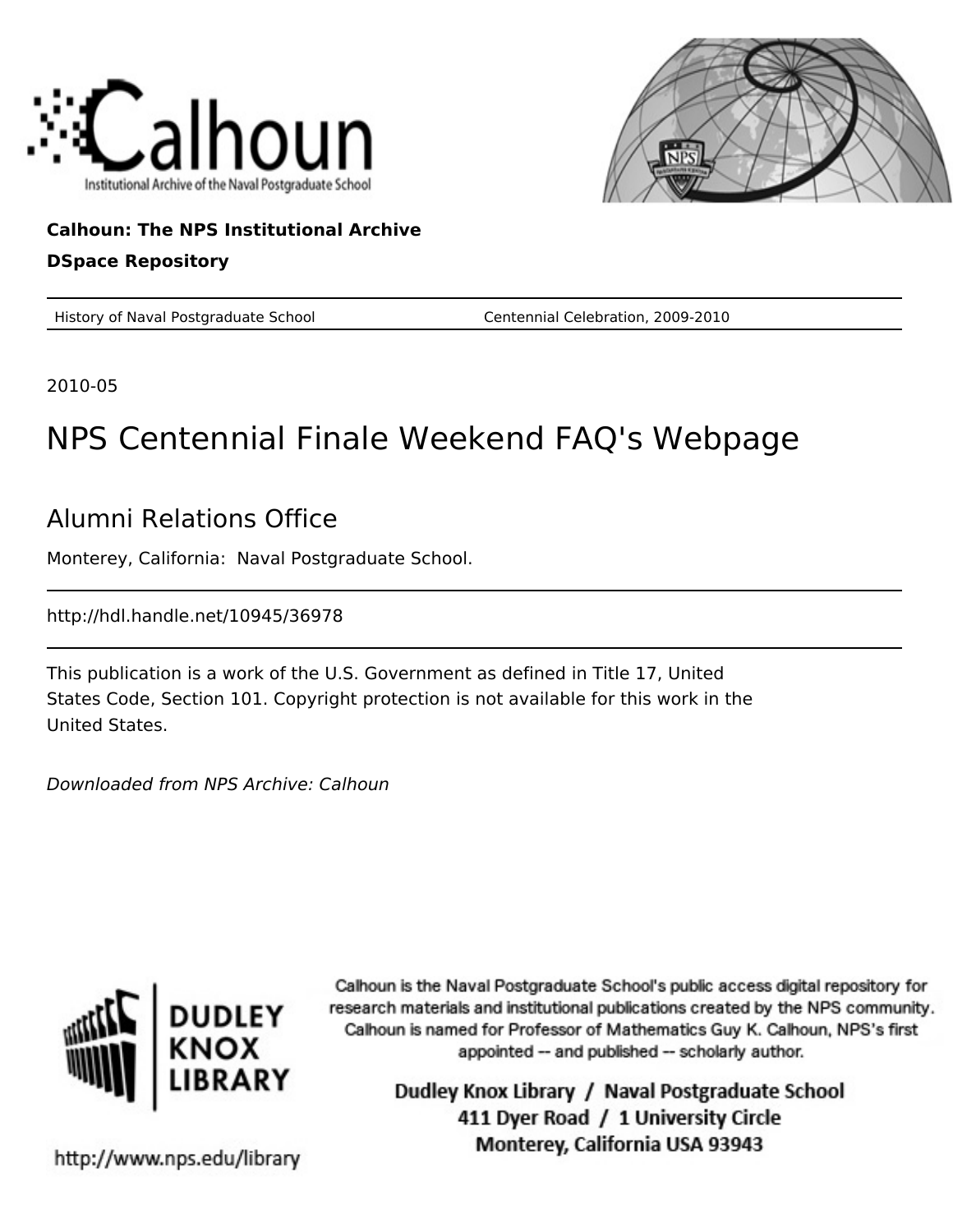



- **[Centennial Homepage](http://www.nps.edu/100/index.html)**
- **[Events](http://www.nps.edu/100/PDF/Kickoff_Schedule_of_Events%202.pdf)**
- **[FAQ's](http://www.nps.edu/100/FAQ.html)**
- **[Historical Highlights](http://www.nps.edu/100/HistoricalHighlights.html)**
- **[Publications](http://www.nps.edu/100/Publications.html)**
- **[Visitors Information](http://www.nps.edu/100/VisitorInformation.html)**
- **[Register Online](http://nps.imodules.com/s/725/index.aspx?sid=725&gid=1&pgid=326&cid=911&ecid=911&crid=0&calpgid=13&calcid=670)**
- **[Contact Us](http://www.nps.edu/100/ContactUs.html)**



**[Home](http://www.nps.edu/index.html) | [Admissions](http://www.nps.edu/Academics/Admissions/index.html) | [Academics](http://www.nps.edu/Academics/index.html) | [Research](http://www.nps.edu/Research/index.html) | [Technology](http://www.nps.edu/Technology/index.html) | [Library](http://www.nps.edu/Library/index.html) | [Administration](http://www.nps.edu/Administration/) | [About NPS](http://www.nps.edu/About/index.html)**

**[CALENDAR](http://www.nps.edu/About/Events/AcadCalendar.html) | [DIRECTORY](http://www.nps.edu/About/NPSInfo/directory.html)** SEARCH

[Home](http://www.nps.edu/Home.aspx) >> [NPS Centennial](http://www.nps.edu/AboutNPS/Centennial/index.html) >> FAQ

#### **Finale Weekend FAQ's**

#### **When is the Finale Weekend?**

The finale takes place Memorial Day Weekend, May 28-31, 2010.

#### **Who can attend Finale Weekend?**

All past and present students, faculty, and staff, and friends of NPS are welcome and invited to attend.

#### **Do I need to RSVP?**

Yes! RSVPs help us know how much food to order and how many seats to provide. Even if an event is free, it is greatly helpful for the Alumni Relations Office to know how many guests to expect. Please RSVP as soon as possible to guarantee your space for Friday, Saturday, and Sunday events – golf, gala, and breakfast.

#### **How do I find out who will be there?**

Visit the **Attendees** list to see who has registered for Centennial Finale Weekend.

#### **What should I wear?**

Most events require business casual attire. Monterey weather can be cool, so a light jacket or sweater is recommended. Appropriate golf attire is required for the golf event. The Centennial Gala is a formal, black-tie, seated dinner. Active military attendees are asked to wear their appropriate dress uniform.

#### **Can I bring my kids?**

Children are invited to Monday's *Concert on the Lawn*. There will be a special area just for children's activities and music.

#### **Can I bring pets?**

No. Due to the large number of visitors that weekend, we are asking you to leave your pets at home.

#### **How much does it cost to attend the events?**

Finale Weekend Centennial Pass registration fees are \$55 per person. The golf tournament fee is TBD and the gala is \$130/person.

#### **What is included in the Centennial Pass?**

The Centennial pass fee events are TBD. The gala and golf event require an additional fee.

#### **I have a dietary restriction; will there be food for me at the gala or golf event?**

The catering staff can accommodate most dietary restrictions and allergies, (vegetarian, vegan, gluten intolerance, lactose intolerance, etc.) but it must be noted in an email, letter or phone call.

#### **Do I have to pay an additional fee for Sunday's breakfast?**

No, the breakfast is included in your Centennial Pass**.** If you choose not to purchase a pass, then there will be a separate fee for the breakfast.

#### **Why do I have to pay to attend Finale Weekend events?**

The registration fee pays for Sunday's breakfast, group photos, as well as for items like postage, printing, mementos, name badges, flowers, rental of tables, chairs, china, and linens, and catering. The NPS Foundation is helping to subsidize Finale Weekend in an attempt to make it affordable for all participants.